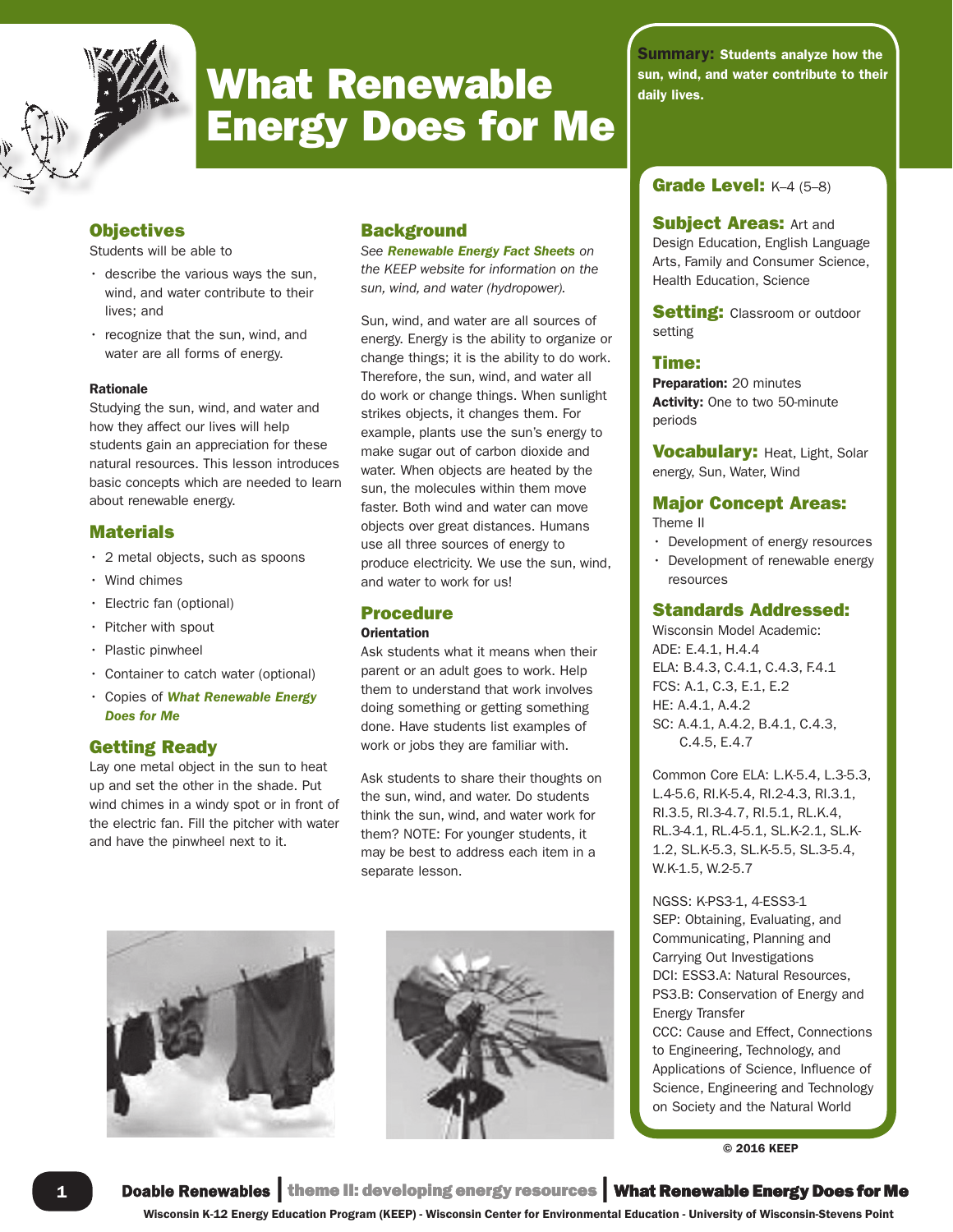water "do things or get things done." They can feel the metal object warmed by the sun and listen to the wind chimes. Pour the water slowly over the pinwheel and show how the flowing water makes the pinwheel spin.

#### Steps

1. Hand out copies of *What Renewable Energy Does for Me* and have students generate ideas about what jobs they think the sun does. If possible, go outside and have students sit and observe how they feel in the sun or rain or wind. NOTE: Have preliterate students construct pictures using art supplies.



2. Have students share their results, comparing and contrasting their observations.

#### **Closure**

Ask students again if they think the sun, wind, and water work for them. Explain that energy is the ability to do work. As a class, write a job description for the sun, for wind, and for water, including how they are sources of energy or able to do work.

#### Assessment

#### Formative

Can students explain their results, showing the various ways the sun, wind, and water contribute to their lives?

#### Summative

Have students take home a second copy of *What Renewable Energy Does for Me* and fill it out at home. Can they find at least one thing in their kitchen, bathroom, living room, basement, and bedroom that the sun, wind, or water does for them?

#### Extension

Make a sun out of construction paper and surround it with things that depend on it for life. You can also add labels that identify things the sun does for us. Have everyone in the class write short statements about why the sun is important to them and post them near the paper sun. This activity can be adapted to create a sun mobile. (Repeat this activity for the wind and water).